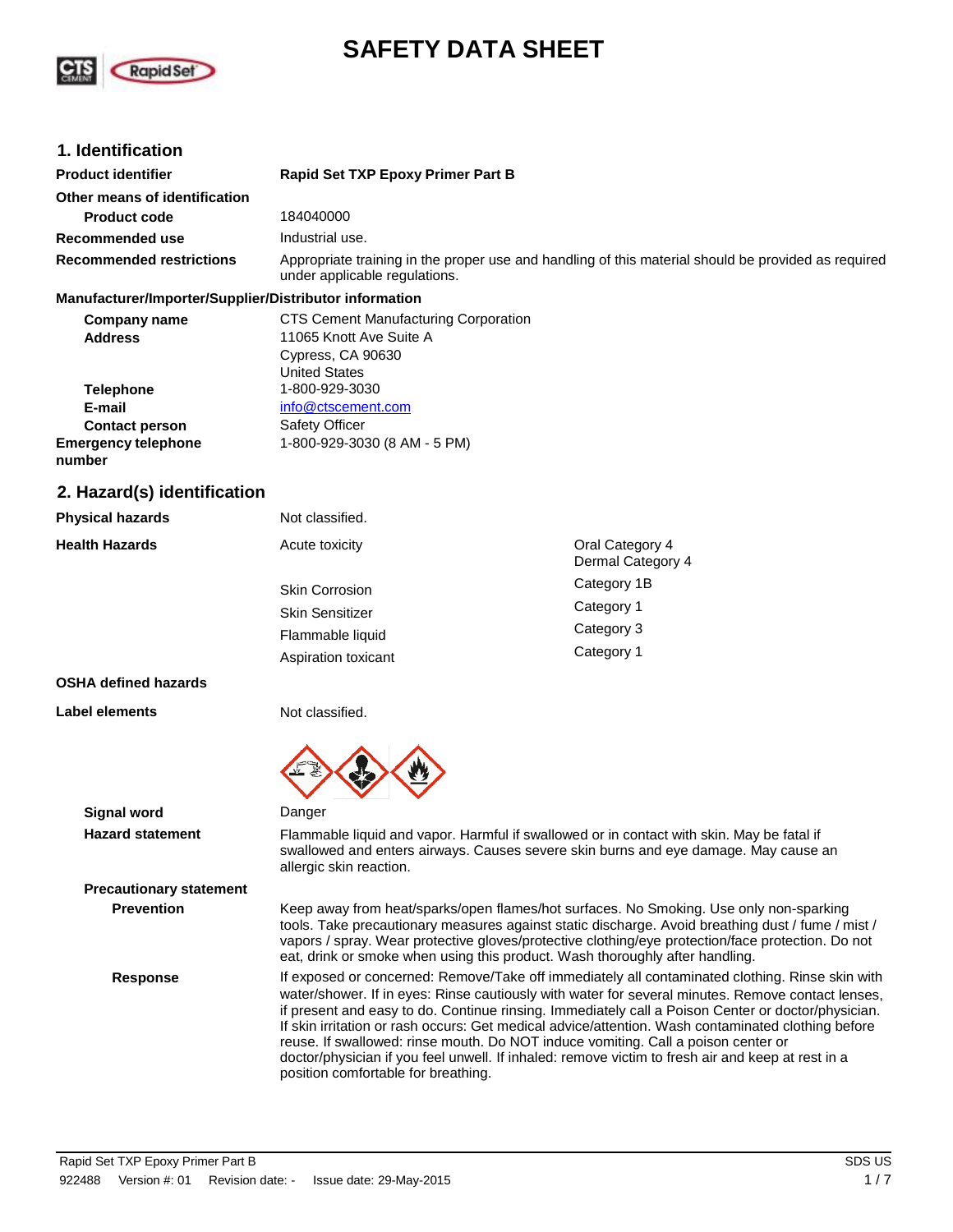Additional Information **Corrosive. Keep away from heat and sources of ignition. Severe skin irritant. Severe eye irritant. Severe** respiratory irritant. May cause sensitization by skin contact.

# **3. Composition/information on ingredients**

#### **Mixtures**

 $\overline{a}$ 

**Description:** Mixture of substances listed below with nonhazardous additions

| <b>Chemical name</b>                    | <b>CAS</b> number | %         |
|-----------------------------------------|-------------------|-----------|
| Isophoronediamine (IPD)                 | 2855-13-2         | 50-80     |
| Naphtha (Petroleum), Hydrotreated Heavy | 64742-48-9        | $20 - 40$ |
| Tris-2,4,6-(dimethylaminomethyl)phenol  | $90 - 72 - 2$     | < 10      |

## **4. First-aid measures**

| <b>Inhalation</b>                                                            | Supply fresh air; consult doctor in case of complaints.                                                                                                                                                                                  |
|------------------------------------------------------------------------------|------------------------------------------------------------------------------------------------------------------------------------------------------------------------------------------------------------------------------------------|
| <b>Skin contact</b>                                                          | Immediately remove contaminated clothing, and any extraneous chemical, if possible to do so<br>without delay. Take off contaminated clothing and shoes immediately.                                                                      |
| Eye contact                                                                  | Rinse immediately with plenty of water for at least 15 minutes. If symptoms persist, consult a<br>doctor.                                                                                                                                |
| Ingestion                                                                    | Never give anything by mouth to an unconscious person. Prevent aspiration of vomit. Turn victim's<br>head to the side. Do not Induce vomiting; call for medical help immediately.                                                        |
| <b>Most important</b><br>symptoms/effects, acute and<br>delayed              | Repeated and/or prolonged exposures to low concentrations of vapors or aerosols may cause:<br>sore throat, asthma, eye disease, kidney disorders, liver disorders, skin disorders and allergies.                                         |
| Indication of immediate<br>medical attention and special<br>treatment needed | NOTE TO PHYSICIANS: Application of corticosteroid cream has been effective in treating skin<br>irritation.                                                                                                                               |
| <b>General information</b>                                                   | Seek medical advice. If breathing has stopped or is labored, give assisted respirations.<br>Supplemental oxygen may be indicated. If the heart has stopped, trained personnel should begin<br>cardiopulmonary resuscitation immediately. |
| 5. Fire-fighting measures                                                    |                                                                                                                                                                                                                                          |
| Suitable extinguishing media                                                 | Foam. Dry chemical powder. Carbon dioxide (CO2).                                                                                                                                                                                         |

#### **Specific hazards arising from the substance or mixture:**

May generate ammonia gas. May generate toxic nitrogen oxide gases. Burning produces noxious and toxic fumes. Downwind personnel must be evacuated.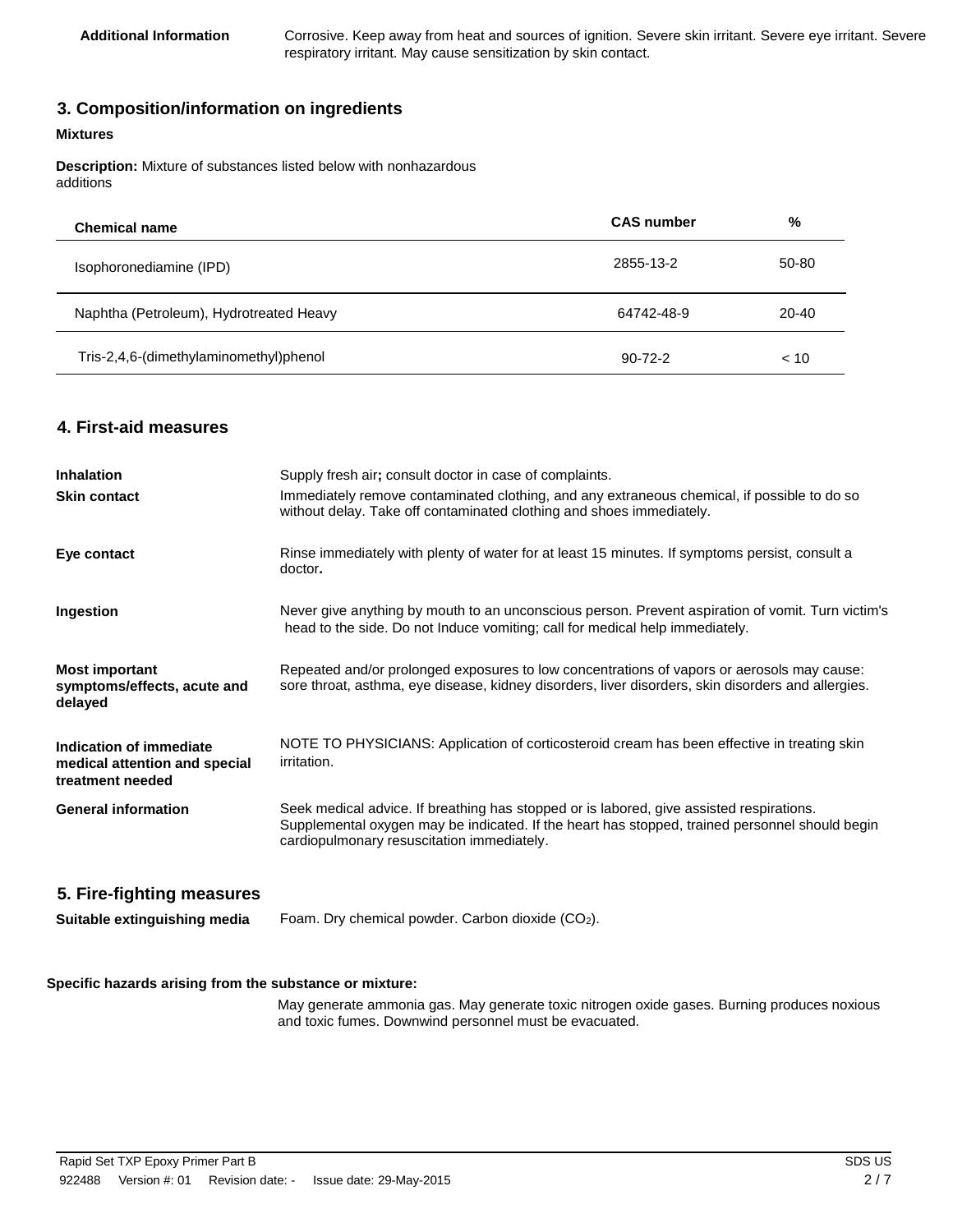### **Special protective equipment and precautions for firefighters**

Wear self-contained respiratory protective device. Wear fully protective suit.

| <b>Additional Information</b> | Cool endangered receptacles with water fog or haze. Eliminate all ignition sources if safe to do so. |  |  |  |
|-------------------------------|------------------------------------------------------------------------------------------------------|--|--|--|
|-------------------------------|------------------------------------------------------------------------------------------------------|--|--|--|

## **6. Accidental release measures**

| <b>Personal precautions,</b>     | Use respiratory protective device against the effects of fumes/dust/aerosol. Wear protective                                                                                                               |
|----------------------------------|------------------------------------------------------------------------------------------------------------------------------------------------------------------------------------------------------------|
| protective equipment and         | equipment. Keep unprotected persons away. Ensure adequate ventilation. Keep away from                                                                                                                      |
| emergency procedures             | ignition sources.                                                                                                                                                                                          |
| <b>Methods and materials for</b> | Send for recovery or disposal in suitable receptacles. Ensure adequate ventilation. Dispose                                                                                                                |
| containment and cleaning up      | contaminated material as waste according to section 13 of the SDS.                                                                                                                                         |
| <b>Environmental precautions</b> | Do not allow to enter sewers/surface or ground water. Inform respective authorities in case of seepage<br>into water course or sewage system. Prevent from spreading (e.g. by damming-in or oil barriers). |

# **7. Handling and storage**

| <b>Precautions for safe handling</b>                            | Use only in well-ventilated areas. Store in a cool, dry place in tightly closed receptacles (60-80°F<br>recommended)                                                                                                                                                        |
|-----------------------------------------------------------------|-----------------------------------------------------------------------------------------------------------------------------------------------------------------------------------------------------------------------------------------------------------------------------|
| Conditions for safe storage,<br>including any incompatibilities | Use only receptacles specifically permitted for this substance/product. Keep container tightly<br>sealed. Store in an area with adequate ventilation. Store away from extreme heat, ignition<br>sources, open flame, or incompatible materials (see Section 10 of the SDS). |

# **8. Exposure controls/personal protection**

| <b>Control Parameters</b>         |                                                                                                                                                                                                                                                                                                        |
|-----------------------------------|--------------------------------------------------------------------------------------------------------------------------------------------------------------------------------------------------------------------------------------------------------------------------------------------------------|
| <b>Exposure Limits:</b>           | No data available for the mixture itself.                                                                                                                                                                                                                                                              |
| Appropriate engineering controls  |                                                                                                                                                                                                                                                                                                        |
|                                   | Provide readily accessible eye wash stations and safety showers.<br>Provide ventilation adequate to ensure concentrations are minimized.                                                                                                                                                               |
|                                   | Individual protection measures, such as personal protective equipment                                                                                                                                                                                                                                  |
| <b>Eye/face protection</b>        | Face shield with safety glasses or goggles underneath. Contact lenses should not be worn.                                                                                                                                                                                                              |
|                                   |                                                                                                                                                                                                                                                                                                        |
| <b>Skin protection</b>            | Protective work clothing. Where potential exposure warrants, rubber or plastic boots and chemically<br>resistant protective suit.                                                                                                                                                                      |
| <b>Hand protection</b>            | Protective, impervious gloves. (Neoprene, PVC, Nitrile rubber). The glove material has to be<br>impermeable and resistant to the product / the substance/ the preparation. Selection of the glove<br>material based on consideration of the penetration times, rates of diffusion and the degradation. |
| <b>Respiratory protection</b>     | Not required under normal conditions of use. Use suitable respiratory protective device in case of<br>insufficient ventilation. For spills, respiratory protection may be advisable. Use respiratory protection<br>when grinding or cutting material.                                                  |
| General hygiene<br>considerations | Keep away from food, beverages and feed. Wash hands before breaks and at the end of work.<br>Immediately remove all soiled and contaminated clothing. Do not inhale gases / fumes / aerosols.<br>Avoid contact with the eyes and skin.                                                                 |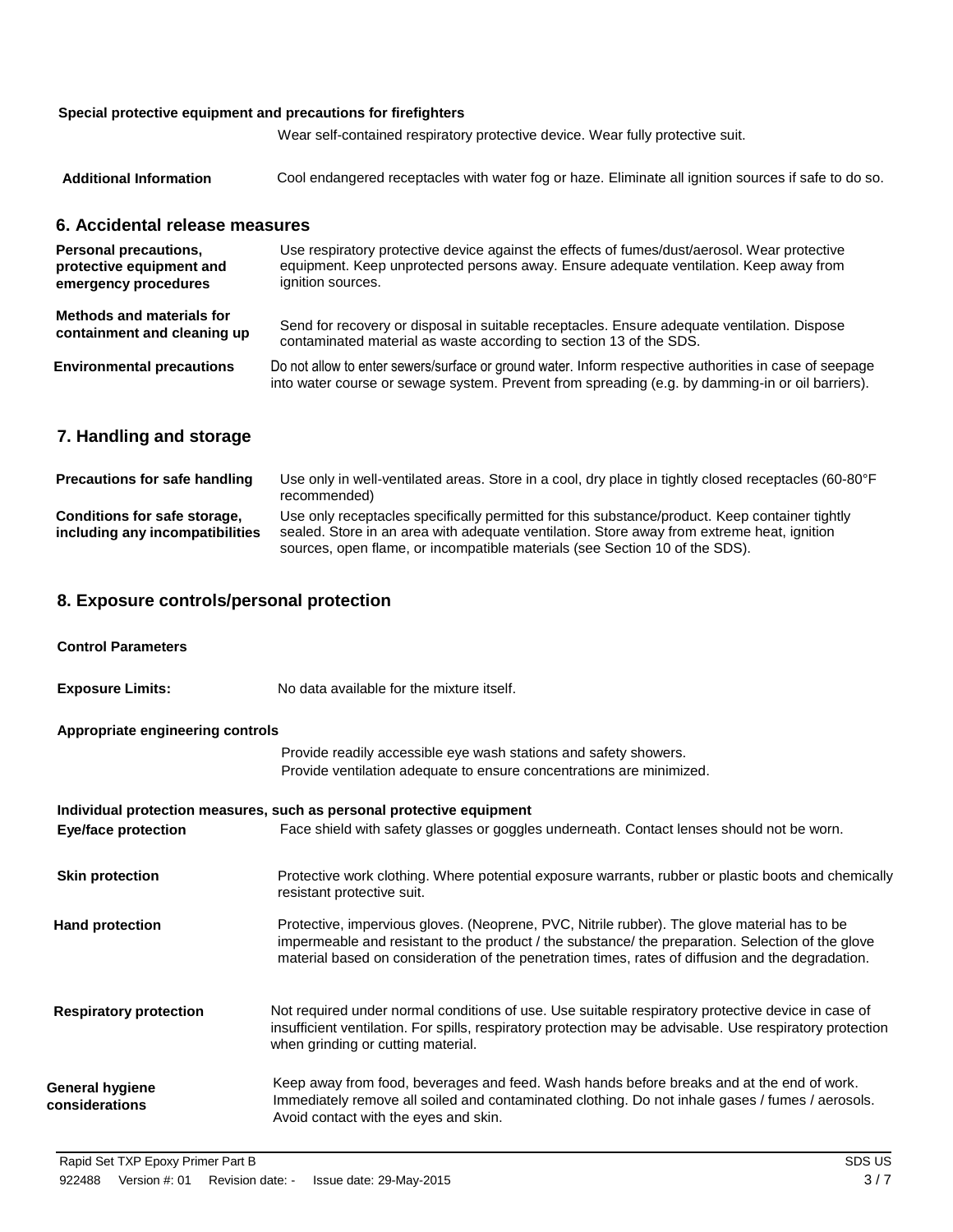# **9. Physical and chemical properties**

| Appearance                                        |                                     |
|---------------------------------------------------|-------------------------------------|
| Form                                              | Liquid                              |
| Color                                             | Light straw                         |
| Odor                                              | Amine                               |
| <b>Odor threshold</b>                             | Not available                       |
| рH                                                | Alkaline                            |
| <b>Melting point/freezing point</b>               | Not available                       |
| Initial boiling point and boiling<br>range        | $>350^{\circ}$ F / $>176^{\circ}$ C |
| <b>Flash point</b>                                | $>136^{\circ}$ F / $>58^{\circ}$ C  |
| <b>Evaporation rate</b>                           | Not available                       |
| <b>Flammability (solid, gas)</b>                  | Not applicable                      |
| Upper/lower flammability or explosive limits      |                                     |
| <b>Flammability limit - lower</b><br>$(\% )$      | Not available                       |
| <b>Flammability limit - upper</b><br>$(\%)$       | Not available                       |
| Vapor pressure                                    | Not available                       |
| <b>Vapor density</b>                              | Not available                       |
| <b>Relative density</b>                           | $0.86 \ @ \ 20^{\circ}C$            |
| Solubility(ies)                                   |                                     |
| <b>Solubility (water)</b>                         | Slightly soluble                    |
| <b>Partition coefficient</b><br>(n-octanol/water) |                                     |
| Not available                                     |                                     |
| <b>Auto-ignition temperature</b>                  | Not available                       |
| <b>Decomposition temperature</b>                  | Not available                       |
| <b>Viscosity</b>                                  | 10-25 cps                           |
|                                                   |                                     |

# **10. Stability and reactivity**

| <b>Reactivity</b>                  |                                                                                                                                |  |  |  |  |
|------------------------------------|--------------------------------------------------------------------------------------------------------------------------------|--|--|--|--|
| <b>Chemical stability</b>          |                                                                                                                                |  |  |  |  |
| Possibility of hazardous reactions |                                                                                                                                |  |  |  |  |
|                                    | Reacts with strong alkali. Exothermic polymerization. Reacts with strong acids and oxidizing agents.<br>Reacts with catalysts. |  |  |  |  |
| <b>Thermal Decomposition</b>       | No decomposition if used and stored according to specifications.                                                               |  |  |  |  |
| <b>Conditions to avoid</b>         | Avoid contact with strong oxidizing agents, excessive heat or flames.                                                          |  |  |  |  |
| Incompatible materials             | Strong acids, bases and oxidizing agents.                                                                                      |  |  |  |  |
| <b>Hazardous Decomposition</b>     | Nitric acid, Ammonia, Nitrogen oxides (NOx), Nitrogen oxide can react with water vapors to form                                |  |  |  |  |
| products                           | corrosive nitric acid, Carbon monoxide, Carbon dioxide (CO <sub>2</sub> ), Aldehydes, Flammable                                |  |  |  |  |
|                                    | hydrocarbon fragments.                                                                                                         |  |  |  |  |

# **11. Toxicological information**

# **Information on likely routes of exposure**

| Inhalation of aerosol may cause irritation to the upper respiratory tract. Can cause severe eye,<br><b>Inhalation</b><br>skin and respiratory tract burns. May cause nose, throat, and lung irritation. Inhalation of vapors<br>and/or aerosols in high concentration may cause irritation of respiratory system. |               |                  |                         |                                                                                            |
|-------------------------------------------------------------------------------------------------------------------------------------------------------------------------------------------------------------------------------------------------------------------------------------------------------------------|---------------|------------------|-------------------------|--------------------------------------------------------------------------------------------|
| <b>Skin contact</b>                                                                                                                                                                                                                                                                                               |               |                  |                         | Harmful in contact with skin. Causes skin burns. Symptoms of overexposure may be headache, |
| Rapid Set TXP Epoxy Primer Part B                                                                                                                                                                                                                                                                                 |               |                  |                         | SDS US                                                                                     |
| 922488                                                                                                                                                                                                                                                                                                            | Version #: 01 | Revision date: - | Issue date: 29-May-2015 | 4/7                                                                                        |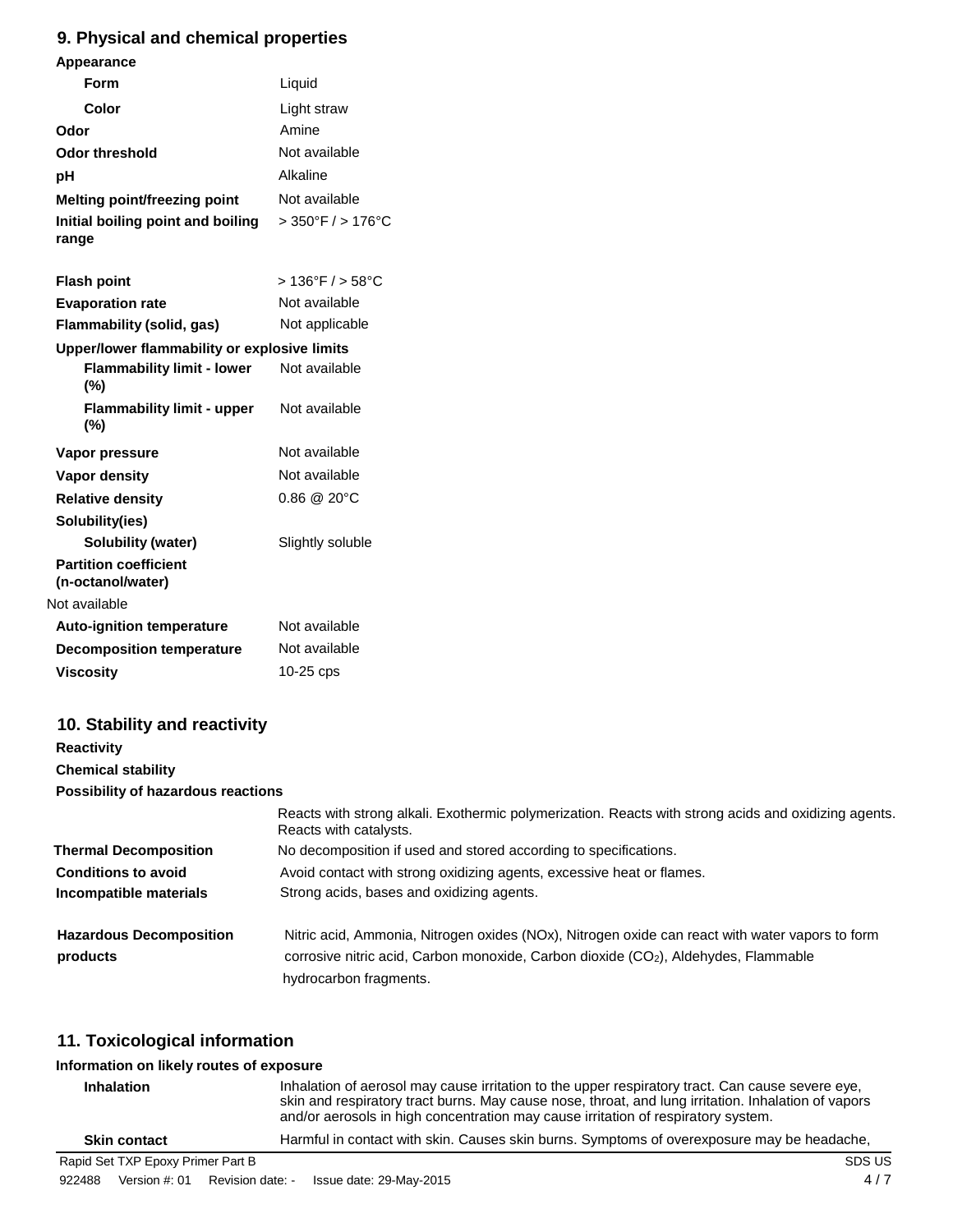|                                                                      | dizziness, tiredness, nausea and vomiting.                                                                                                                                                                                                                                                                                                                                                          |
|----------------------------------------------------------------------|-----------------------------------------------------------------------------------------------------------------------------------------------------------------------------------------------------------------------------------------------------------------------------------------------------------------------------------------------------------------------------------------------------|
| Eye contact                                                          | Causes eye burns. May cause blindness. Severe eye irritation.                                                                                                                                                                                                                                                                                                                                       |
| Ingestion                                                            | Harmful if swallowed. If ingested, severe burns of the mouth and throat, as well as a danger of<br>perforation of the esophagus and the stomach.                                                                                                                                                                                                                                                    |
|                                                                      | Symptoms related to the physical, chemical and toxicological characteristics                                                                                                                                                                                                                                                                                                                        |
|                                                                      | Repeated and/or prolonged exposure to low concentrations of vapors and/or aerosols may<br>cause: sore throat, eye disease, skin disorders and allergies, adverse skin effects (such as<br>rash, irritation or corrosion), adverse eye effects (such as conjunctivitis or corneal damage),<br>asthma, and adverse respiratory effects (such as cough, tightness of chest or shortness of<br>breath). |
|                                                                      | Delayed and immediate effects as well as chronic effects from short and long-term exposure                                                                                                                                                                                                                                                                                                          |
|                                                                      | This product contains no listed carcinogens according to IARC, ACGIH, NTP and/or OSHA in concentrations<br>of 0.1 percent or greater. May cause allergic skin reaction. This product may cause adverse reproductive<br>effects, eye disease, skin disorders and allergies.                                                                                                                          |
| <b>Numerical measures of toxicity</b> No data available for mixture. |                                                                                                                                                                                                                                                                                                                                                                                                     |

# **12. Ecological information**

(Data for component: Tris-2,4,6-(dimethylaminomethyl)phenol)

### **Aquatic Toxicity**

|                                               | Fish                                                                                                                                                                                    | 24hr-LC50 = 222 mg/l Species : Rainbow trout (Oncorhynchus mykiss).  |  |  |  |
|-----------------------------------------------|-----------------------------------------------------------------------------------------------------------------------------------------------------------------------------------------|----------------------------------------------------------------------|--|--|--|
|                                               |                                                                                                                                                                                         | 96hr-LC100 = 240 mg/l Species : Rainbow trout (Oncorhynchus mykiss). |  |  |  |
|                                               |                                                                                                                                                                                         | 96hr-LC0 = 180 mg/l Species : Rainbow trout (Oncorhynchus mykiss).   |  |  |  |
|                                               |                                                                                                                                                                                         | 24hr-LC50 = 249 mg/l Species : Carp (Cyprinus carpio).               |  |  |  |
|                                               |                                                                                                                                                                                         | 96hr-LC50 = 175 mg/l Species : Carp (Cyprinus carpio).               |  |  |  |
|                                               | Crustacea                                                                                                                                                                               | 96hr-EC50 = 718 mg/l Species : Grass shrimp (Palaemonetes).          |  |  |  |
|                                               |                                                                                                                                                                                         | 96hr-EC100 = 1,000 mg/l Species : Mud crab (Neopanope).              |  |  |  |
|                                               |                                                                                                                                                                                         | 96hr-EC0 = 750 mg/l Species : Mud crab (Neopanope).                  |  |  |  |
|                                               | <b>Aquatic Plant</b>                                                                                                                                                                    | 72hr-EC50 = 84 mg/l Species : Scenedesmus subspicatus                |  |  |  |
|                                               |                                                                                                                                                                                         | 72hr-NOEC = 6.25 mg/l Species : Scenedesmus subspicatus              |  |  |  |
| <b>Persistence and degradability</b>          | No data is available.                                                                                                                                                                   |                                                                      |  |  |  |
| <b>Bioaccumulative potential</b>              | No data available on the product itself.                                                                                                                                                |                                                                      |  |  |  |
| <b>Mobility in soil</b>                       | No data available.                                                                                                                                                                      |                                                                      |  |  |  |
| Other adverse effects                         | No further relevant information available.                                                                                                                                              |                                                                      |  |  |  |
| 13. Disposal considerations                   |                                                                                                                                                                                         |                                                                      |  |  |  |
| Waste from residues / unused<br>products      | This product should not be allowed to enter drains, water courses or the soil. Dispose of this<br>material in a safe manner and in accordance with federal, state and local regulations |                                                                      |  |  |  |
| <b>Contaminated packaging</b>                 | Disposal must be made in accordance with official federal, state and local regulations.                                                                                                 |                                                                      |  |  |  |
| <b>14. Transport information</b>              |                                                                                                                                                                                         |                                                                      |  |  |  |
| <b>DOT</b>                                    |                                                                                                                                                                                         |                                                                      |  |  |  |
| UN number:<br><b>Proper Shipping Name:</b>    | <b>UN2735</b>                                                                                                                                                                           | Amines, Liquid, Corrosive, n.o.s., (Isophoronediamine, Tris-2,4,6-   |  |  |  |
| <b>Hazard Class:</b><br><b>Packing Group:</b> | 8<br>$\mathbf{III}$                                                                                                                                                                     | (dimethylaminomethyl)phenol)                                         |  |  |  |

**Hazard Class:** 8 **Packing Group:** III **Labels(s):** 8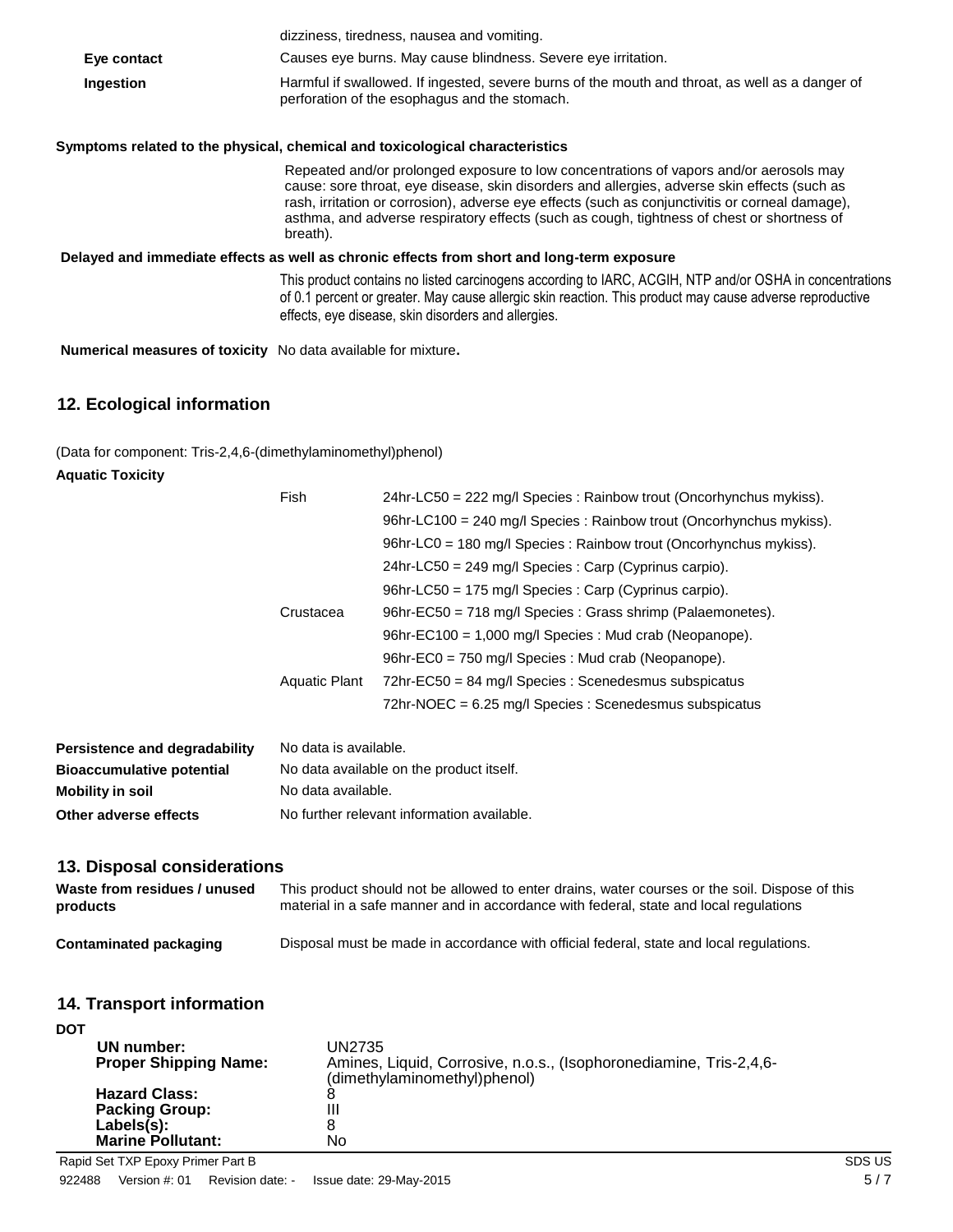Footnote: The flash point of this material is greater than 100 F. Regulatory classification of this material varies. DOT: combustible liquid. OSHA: Combustible liquid. IATA/IMO: Flammable liquid. This material is not regulated under 49 CFR in a container of 119 gallon capacity or less when transported solely by land, as long as the material is not a hazardous waste, a marine pollutant, or specifically listed as a hazardous substance.

#### **IATA**

| UN number:<br><b>Proper Shipping Name:</b><br><b>Hazard Class:</b><br><b>Packing Group:</b><br>Labels(s):<br><b>Marine Pollutant:</b> | UN2924<br>Flammable liquid, corrosive, n.o.s., (Petroleum Distillates, Isophoronediamine)<br>3(8)<br>Ш<br>3, 8<br>No |
|---------------------------------------------------------------------------------------------------------------------------------------|----------------------------------------------------------------------------------------------------------------------|
| <b>IMDG</b>                                                                                                                           |                                                                                                                      |
| UN number:                                                                                                                            | UN2924                                                                                                               |
| <b>Proper Shipping Name:</b>                                                                                                          | Flammable liquid, corrosive, n.o.s., (Petroleum Distillates, Isophoronediamine)                                      |
| <b>Hazard Class:</b>                                                                                                                  | 3(8)                                                                                                                 |
| <b>Packing Group:</b>                                                                                                                 | Ш                                                                                                                    |
| Labels(s):                                                                                                                            | 3, 8                                                                                                                 |
| <b>Marine Pollutant:</b>                                                                                                              | No                                                                                                                   |

### **15. Regulatory information**

### **US federal regulations**

### **TSCA Section 12(b) Export Notification (40 CFR 707, Subpt. D)**

Toxic Substance Control Act (TSCA) 12(b) Component(s): None

| Country            | Regulatory list | Notification                                                                                                                  |
|--------------------|-----------------|-------------------------------------------------------------------------------------------------------------------------------|
| USA                | <b>TSCA</b>     | Included on Inventory.                                                                                                        |
| EU                 | <b>EINECS</b>   | Included on EINECS<br>inventory or polymer<br>substance, monomers<br>included on EINECS<br>inventory or no longer<br>polymer. |
| Canada             | <b>DSL</b>      | Included on Inventory.                                                                                                        |
| Australia          | <b>AICS</b>     | Included on Inventory.                                                                                                        |
| Japan              | <b>ENCS</b>     | Included on Inventory.                                                                                                        |
| South Korea        | <b>ECL</b>      | Included on Inventory.                                                                                                        |
| China              | <b>SEPA</b>     | Included on Inventory.                                                                                                        |
| <b>Philippines</b> | <b>PICCS</b>    | Included on Inventory.                                                                                                        |

#### **SARA 355 Extremely hazardous substance**

None of the ingredients is listed

### **SARA 313 (TRI reporting)**

Component(s) above 'de minimus' level: None

### **TSCA (Toxic Substances Control Act)**

All the ingredients are listed.

#### **US state regulations**

### **US. California Proposition 65**

### **US - California Proposition 65 - Carcinogens & Reproductive Toxicity (CRT):**

Chemicals known to cause cancer: None

**Chemical Safety assessment:** A Chemical Safety Assessment has not been carried out.

### **16. Other information, including date of preparation or last revision**